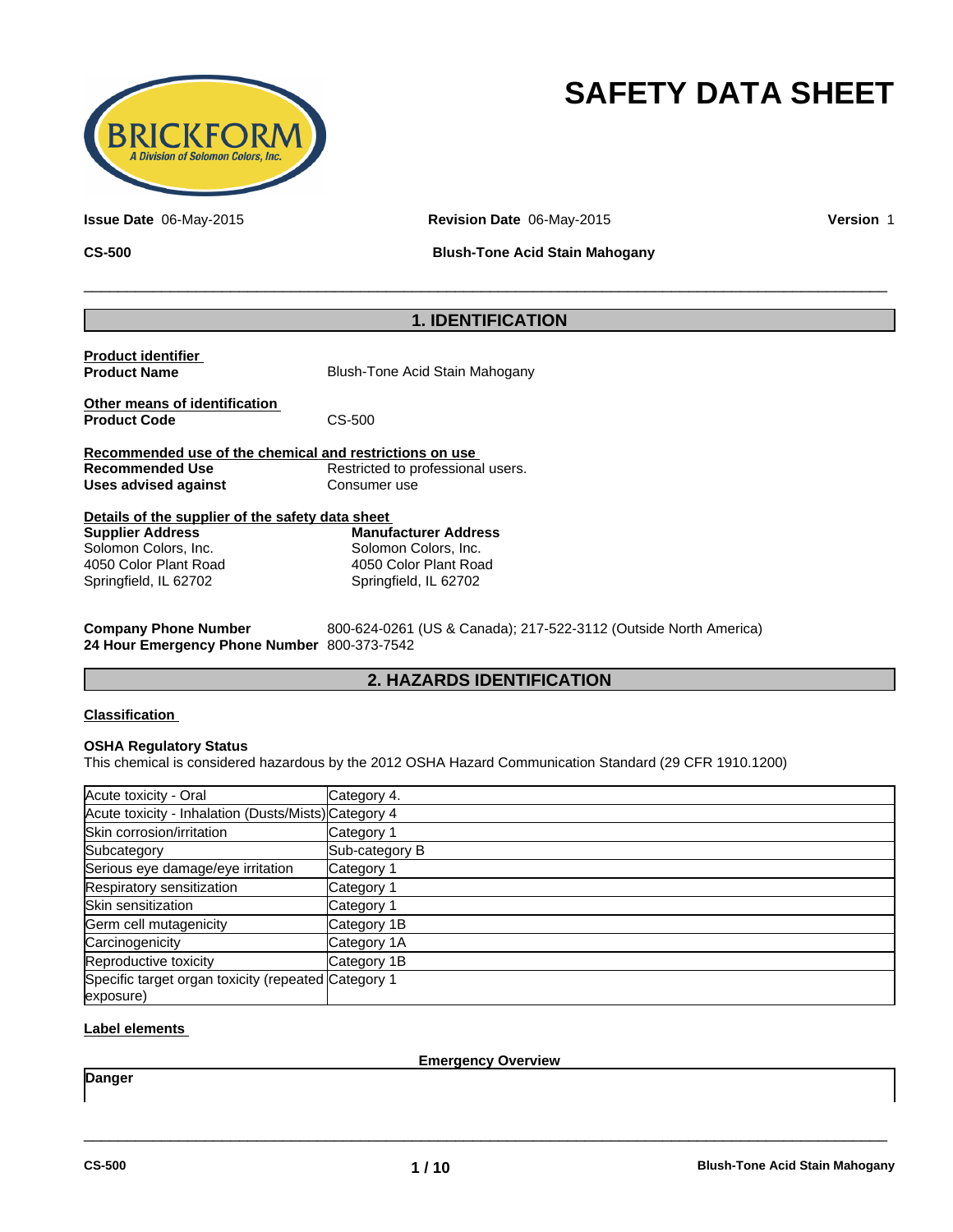**Hazard statements** Harmful if swallowed Harmful if inhaled Causes severe skin burns and eye damage May cause allergy or asthma symptoms or breathing difficulties if inhaled May cause an allergic skin reaction May cause genetic defects May cause cancer May damage fertility or the unborn child Causes damage to organs through prolonged or repeated exposure

**Appearance** No information available

#### **Physical state** Liquid **CODE 2018 Odor Pungent**

#### **Precautionary Statements - Prevention**

Obtain special instructions before use

Do not handle until all safety precautions have been read and understood

Use personal protective equipment as required

Wash face, hands and any exposed skin thoroughly after handling

Do not eat, drink or smoke when using this product

Use only outdoors or in a well-ventilated area

Do not breathe dust/fume/gas/mist/vapors/spray

In case of inadequate ventilation wear respiratory protection

Contaminated work clothing should not be allowed out of the workplace

Wear protective gloves

#### **Precautionary Statements - Response**

Immediately call a POISON CENTER or doctor/physician IF IN EYES: Rinse cautiously with water for several minutes. Remove contact lenses, if present and easy to do. Continue rinsing Immediately call a POISON CENTER or doctor/physician IF ON SKIN (or hair): Remove/Take off immediately all contaminated clothing. Rinse skin with water/shower Wash contaminated clothing before reuse If skin irritation or rash occurs: Get medical advice/attention IF INHALED: Remove victim to fresh air and keep at rest in a position comfortable for breathing Call a POISON CENTER or doctor/physician if you feel unwell Immediately call a POISON CENTER or doctor/physician IF SWALLOWED: Call a POISON CENTER or doctor/physician if you feel unwell Rinse mouth Do NOT induce vomiting

#### **Precautionary Statements - Storage**

Store locked up

**Precautionary Statements - Disposal** Dispose of contents/container to an approved waste disposal plant

#### **Hazards not otherwise classified (HNOC)**

#### **Other Information**

• Toxic to aquatic life with long lasting effects • Toxic to aquatic life Unknown acute toxicity 0% of the mixture consists of ingredient(s) of unknown toxicity

# **3. COMPOSITION/INFORMATION ON INGREDIENTS**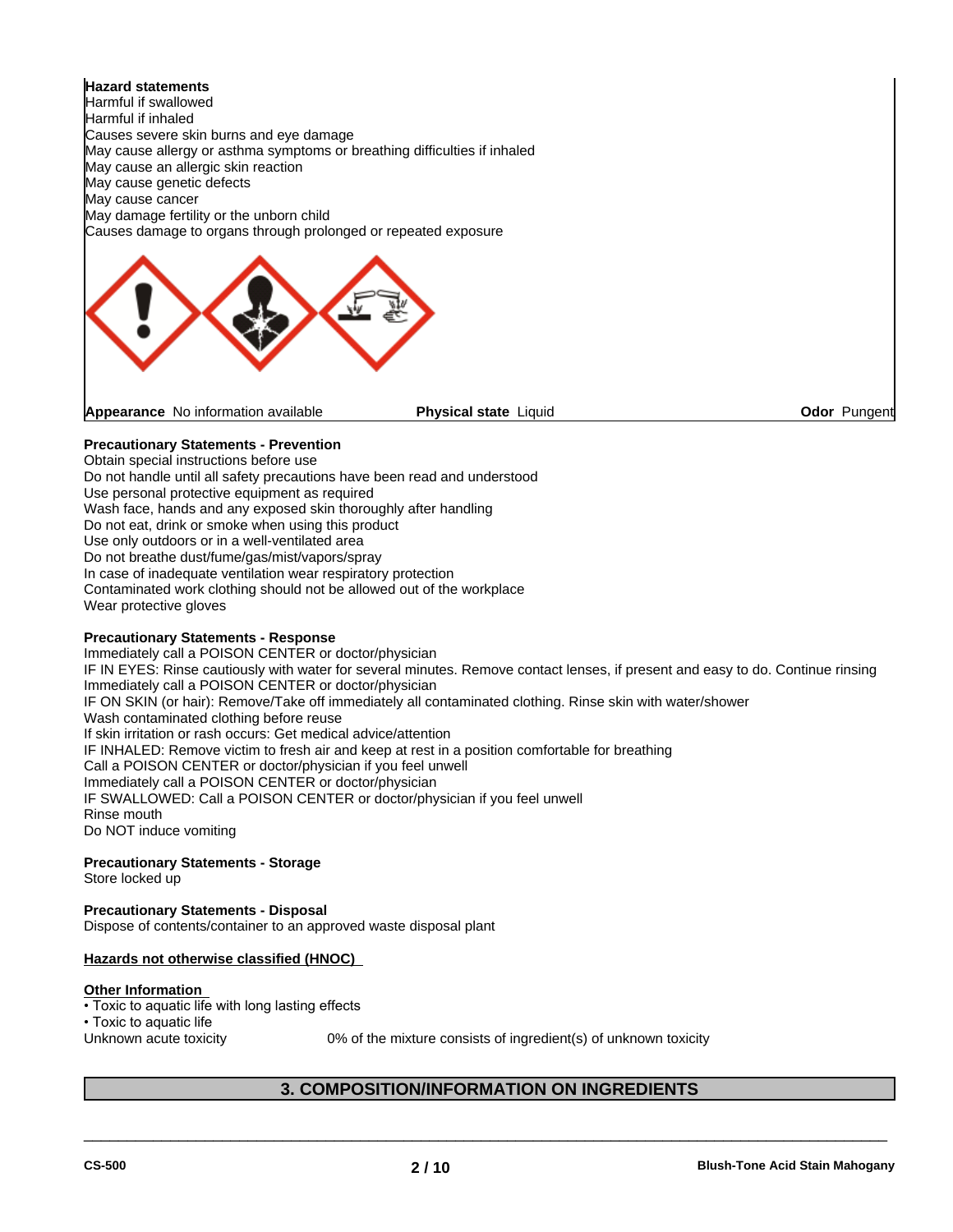| <b>Chemical Name</b> | <b>CAS No.</b> | Weight-% | <b>Trade Secret</b> |
|----------------------|----------------|----------|---------------------|
| Ferrous Chloride     | 7758-94-3      | $5 - 25$ |                     |
| Hydrochloric acid    | 7647-01-0      | 0-20     |                     |
| Sodium dichromate    | 10588-01-9     | 1-10     |                     |
| Manganese Chloride   | 7773-01-5      | $0 - 25$ |                     |

\*The exact percentage (concentration) of composition has been withheld as a trade secret.

# **4. FIRST AID MEASURES**

#### **Description of first aid measures**

| <b>General advice</b>                                       | In case of accident or unwellness, seek medical advice immediately (show directions for<br>use or safety data sheet if possible).    |
|-------------------------------------------------------------|--------------------------------------------------------------------------------------------------------------------------------------|
| Eye contact                                                 | In the case of contact with eyes, rinse immediately with plenty of water and seek medical<br>advice.                                 |
| <b>Skin Contact</b>                                         | IF ON SKIN (or hair): Remove/Take off immediately all contaminated clothing. Rinse skin<br>with water/shower.                        |
| <b>Inhalation</b>                                           | If fumes from reactions are inhaled, move to fresh air immediately. Call a physician or<br>poison control center immediately.        |
| Ingestion                                                   | If swallowed, call a poison control center or physician immediately. Clean mouth with water<br>and drink afterwards plenty of water. |
| Most important symptoms and effects, both acute and delayed |                                                                                                                                      |
| <b>Symptoms</b>                                             | No information available.                                                                                                            |
|                                                             | Indication of any immediate medical attention and special treatment needed                                                           |
| Note to physicians                                          | Treat symptomatically.                                                                                                               |

# **5. FIRE-FIGHTING MEASURES**

#### **Suitable extinguishing media**

Use extinguishing measures that are appropriate to local circumstances and the surrounding environment.

**Unsuitable extinguishing media** Caution: Use of water spray when fighting fire may be inefficient.

#### **Specific hazards arising from the chemical**

Contact with metals may evolve flammable hydrogen gas. Non-combustible, substance itself does not burn but may decompose upon heating to produce corrosive and/or toxic fumes. Runoff may pollute waterways.

**Hazardous combustion products**Hydrogen chloride.

**Explosion data Sensitivity to Mechanical Impact** None. **Sensitivity to Static Discharge** None.

#### **Protective equipment and precautions for firefighters**

As in any fire, wear self-contained breathing apparatus pressure-demand, MSHA/NIOSH (approved or equivalent) and full protective gear.

# **6. ACCIDENTAL RELEASE MEASURES**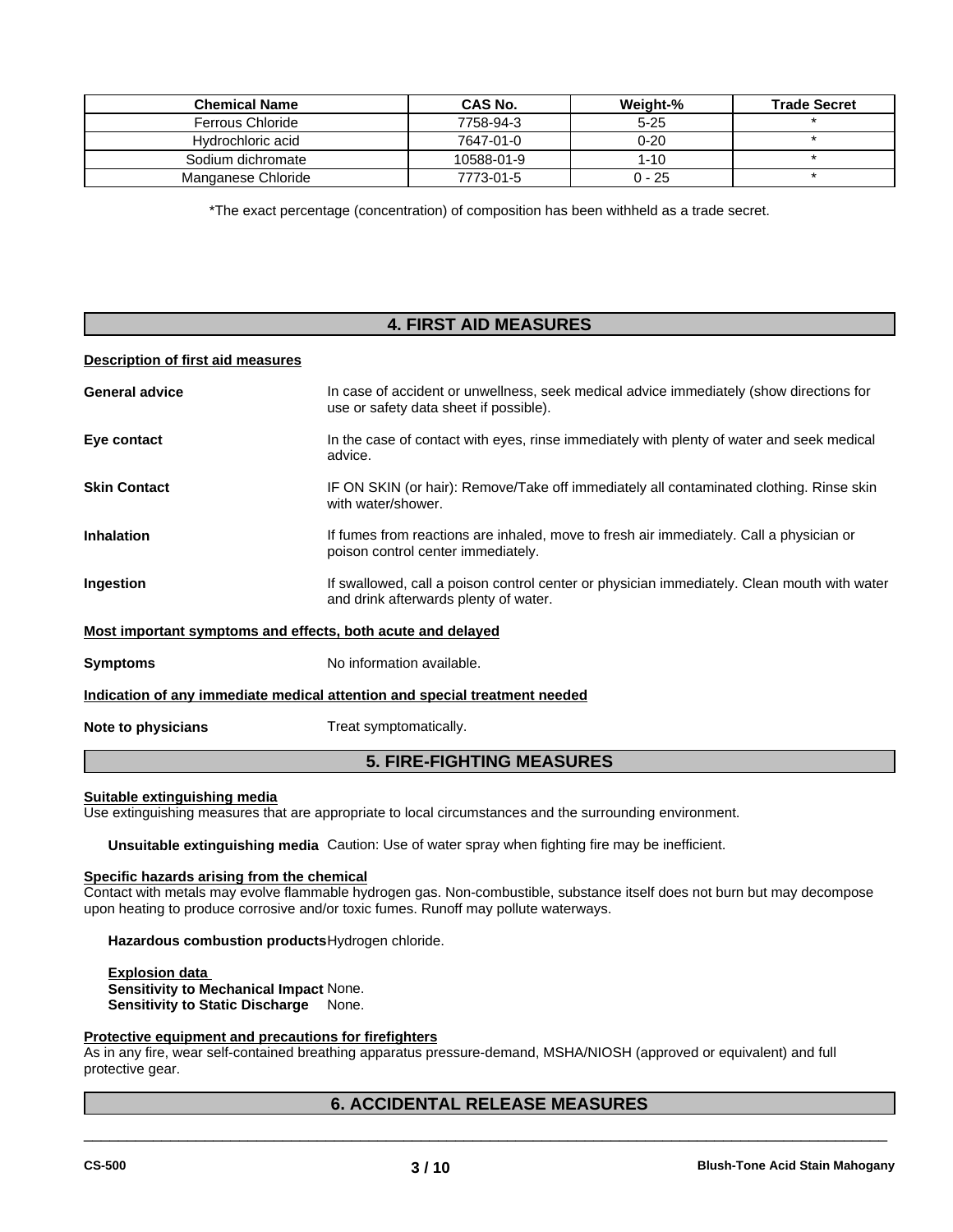# **Personal precautions, protective equipment and emergency procedures**

| <b>Personal precautions</b>                                                   | Keep people away from and upwind of spill/leak. Ventilate affected area. Do not touch<br>damaged containers or spilled material unless wearing appropriate protective clothing. Stop<br>leak if you can do it without risk. Avoid contact with skin, eyes and inhalation of vapors. |  |  |  |
|-------------------------------------------------------------------------------|-------------------------------------------------------------------------------------------------------------------------------------------------------------------------------------------------------------------------------------------------------------------------------------|--|--|--|
| Suppress gases/vapors/mists with water spray jet.<br><b>Other Information</b> |                                                                                                                                                                                                                                                                                     |  |  |  |
| <b>Environmental precautions</b>                                              |                                                                                                                                                                                                                                                                                     |  |  |  |
| <b>Environmental precautions</b>                                              | Prevent entry into waterways, sewers, basements or confined areas. Prevent further<br>leakage or spillage if safe to do so. See Section 12 for additional ecological information.                                                                                                   |  |  |  |
| Methods and material for containment and cleaning up                          |                                                                                                                                                                                                                                                                                     |  |  |  |
| <b>Methods for containment</b>                                                | Dike far ahead of liquid spill for later disposal. Contain and collect spillage with<br>non-combustible absorbent material, (e.g. sand, earth, diatomaceous earth, vermiculite)<br>and place in container for disposal according to local / national regulations (see Section 13).  |  |  |  |
| Methods for cleaning up                                                       | Pick up and transfer to properly labeled containers.                                                                                                                                                                                                                                |  |  |  |
|                                                                               | 7. HANDLING AND STORAGE                                                                                                                                                                                                                                                             |  |  |  |
| <b>Precautions for safe handling</b>                                          |                                                                                                                                                                                                                                                                                     |  |  |  |
| Advice on safe handling                                                       | Use personal protective equipment as required. Avoid contact with skin, eyes or clothing.<br>Do not breathe dust/fume/gas/mist/vapors/spray. Avoid breathing vapors or mists. Wash<br>thoroughly after handling.                                                                    |  |  |  |
| Conditions for safe storage, including any incompatibilities                  |                                                                                                                                                                                                                                                                                     |  |  |  |
| <b>Storage Conditions</b>                                                     | Keep container tightly closed in a dry and well-ventilated place. Keep/store only in original<br>container. Keep in properly labeled containers. Keep from freezing.                                                                                                                |  |  |  |
| Incompatible materials                                                        | Strong oxidizing agents. Metals. Alkali.                                                                                                                                                                                                                                            |  |  |  |
|                                                                               |                                                                                                                                                                                                                                                                                     |  |  |  |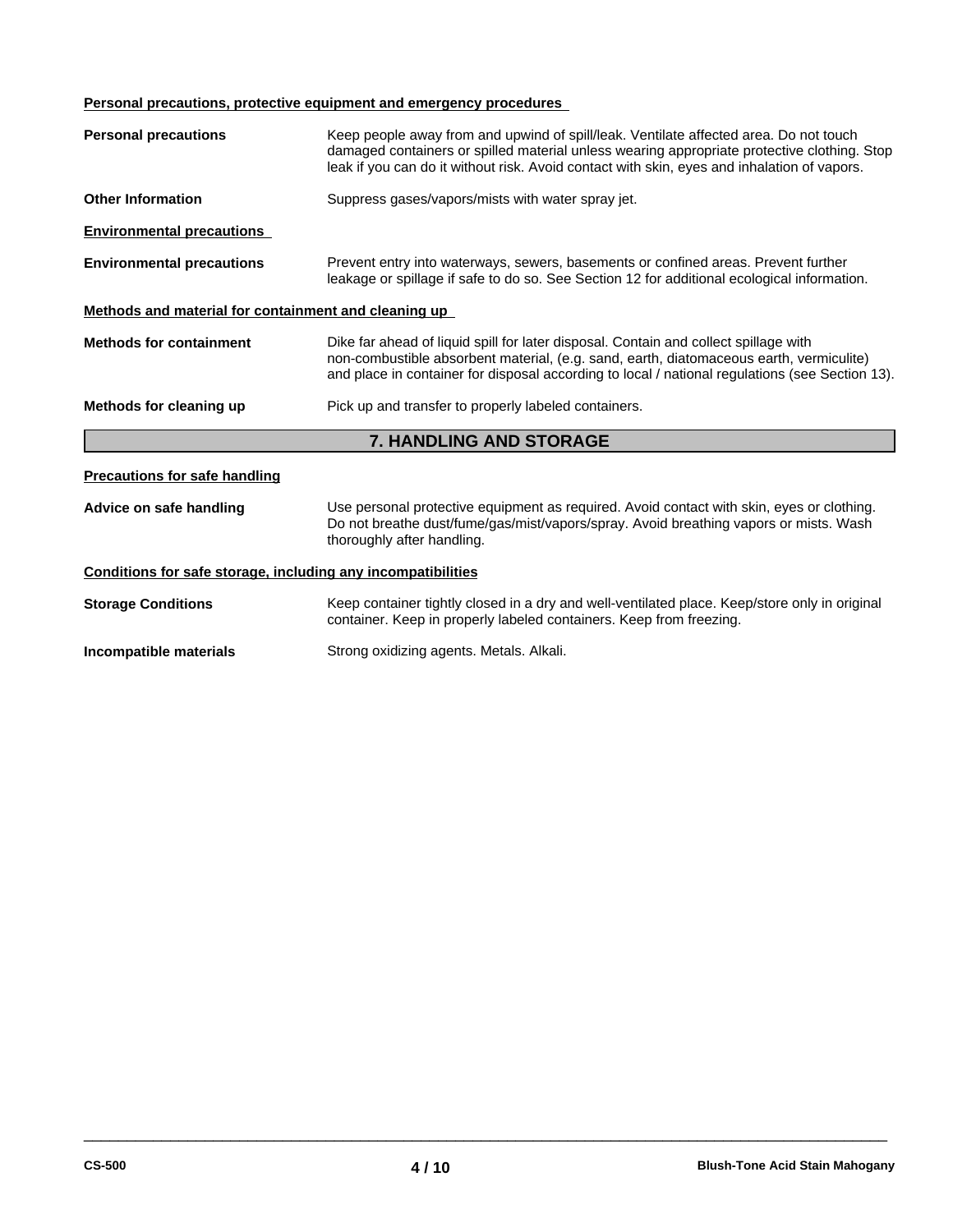# **8. EXPOSURE CONTROLS/PERSONAL PROTECTION**

#### **Control parameters**

| <b>Chemical Name</b>                               | <b>ACGIH TLV</b>                                               | <b>OSHA PEL</b>                                                                                                                                                                                                                                              | <b>NIOSH IDLH</b>                                                                            |
|----------------------------------------------------|----------------------------------------------------------------|--------------------------------------------------------------------------------------------------------------------------------------------------------------------------------------------------------------------------------------------------------------|----------------------------------------------------------------------------------------------|
| <b>Ferrous Chloride</b><br>7758-94-3               | TWA: 1 mg/m <sup>3</sup> Fe                                    | (vacated) TWA: 1 mg/m <sup>3</sup> Fe                                                                                                                                                                                                                        | TWA: 1 $mg/m3$ Fe                                                                            |
| Hydrochloric acid<br>7647-01-0                     | Ceiling: 2 ppm                                                 | (vacated) Ceiling: 5 ppm<br>(vacated) Ceiling: 7 mg/m <sup>3</sup><br>Ceiling: 5 ppm<br>Ceiling: 7 mg/m <sup>3</sup>                                                                                                                                         | IDLH: 50 ppm<br>Ceiling: 5 ppm<br>Ceiling: $7 \text{ mg/m}^3$                                |
| Sodium dichromate<br>10588-01-9                    | TWA: 0.05 mg/m <sup>3</sup> Cr                                 | TWA: $5 \mu g/m^3$<br>(vacated) Ceiling: 0.1 mg/m <sup>3</sup><br>Ceiling: 0.1 mg/m <sup>3</sup> CrO3 applies to<br>any operations or sectors for which<br>the Hexavalent Chromium standard<br>[29 CFR 1910.1026] is stayed or is<br>otherwise not in effect | IDLH: $15 \text{ mg/m}^3 \text{ Cr(VI)}$<br>TWA: 0.0002 mg/m <sup>3</sup> Cr                 |
| Manganese Chloride<br>7773-01-5                    | TWA: 0.02 mg/m <sup>3</sup> Mn<br>TWA: $0.1 \text{ mg/m}^3$ Mn | (vacated) Ceiling: $5 \text{ mg/m}^3$<br>Ceiling: 5 mg/m <sup>3</sup> Mn                                                                                                                                                                                     | IDLH: $500 \text{ mg/m}^3$ Mn<br>TWA: 1 mg/m <sup>3</sup> Mn<br>STEL: 3 mg/m <sup>3</sup> Mn |
| NIOSH IDLH Immediately Dangerous to Life or Health |                                                                |                                                                                                                                                                                                                                                              |                                                                                              |
| <b>Other Information</b>                           | 962 (11th Cir., 1992).                                         | Vacated limits revoked by the Court of Appeals decision in AFL-CIO v. OSHA, 965 F.2d                                                                                                                                                                         |                                                                                              |
| Appropriate engineering controls                   |                                                                |                                                                                                                                                                                                                                                              |                                                                                              |

| <b>Engineering Controls</b> | Ensure adequate ventilation, especially in confined areas. Showers |
|-----------------------------|--------------------------------------------------------------------|
|                             | Eyewash stations                                                   |
|                             | Ventilation systems.                                               |

#### **Individual protection measures, such as personal protective equipment**

| <b>Eye/face protection</b>            | Tight sealing safety goggles. Face protection shield.                                                                                                                                                                                                                                                                            |
|---------------------------------------|----------------------------------------------------------------------------------------------------------------------------------------------------------------------------------------------------------------------------------------------------------------------------------------------------------------------------------|
| Skin and body protection              | Wear impervious protective clothing, including boots, gloves, lab coat, apron or coveralls,<br>as appropriate, to prevent skin contact.                                                                                                                                                                                          |
| <b>Respiratory protection</b>         | If exposure limits are exceeded or irritation is experienced, NIOSH/MSHA approved<br>respiratory protection should be worn. Positive-pressure supplied air respirators may be<br>required for high airborne contaminant concentrations. Respiratory protection must be<br>provided in accordance with current local regulations. |
| <b>General Hygiene Considerations</b> | Wash face, hands and any exposed skin thoroughly after handling. Use personal protective<br>equipment as required. Avoid prolonged or repeated contact with skin. Avoid breathing<br>(dust, vapor, mist, gas). Wash contaminated clothing before reuse.                                                                          |

# **9. PHYSICAL AND CHEMICAL PROPERTIES**

### **Information on basic physical and chemical properties**

| <b>Physical state</b>         | Liauid                   |                  |                          |
|-------------------------------|--------------------------|------------------|--------------------------|
| Appearance                    | No information available | Odor             | Pungent                  |
| <b>Color</b>                  | dark brown               | Odor threshold   | No information available |
| <b>Property</b>               | <b>Values</b>            | Remarks • Method |                          |
| рH                            | No information available |                  |                          |
| Melting point/freezing point  | No information available |                  |                          |
| Boiling point / boiling range | No information available |                  |                          |
| <b>Flash point</b>            | No information available |                  |                          |
| <b>Evaporation rate</b>       | No information available |                  |                          |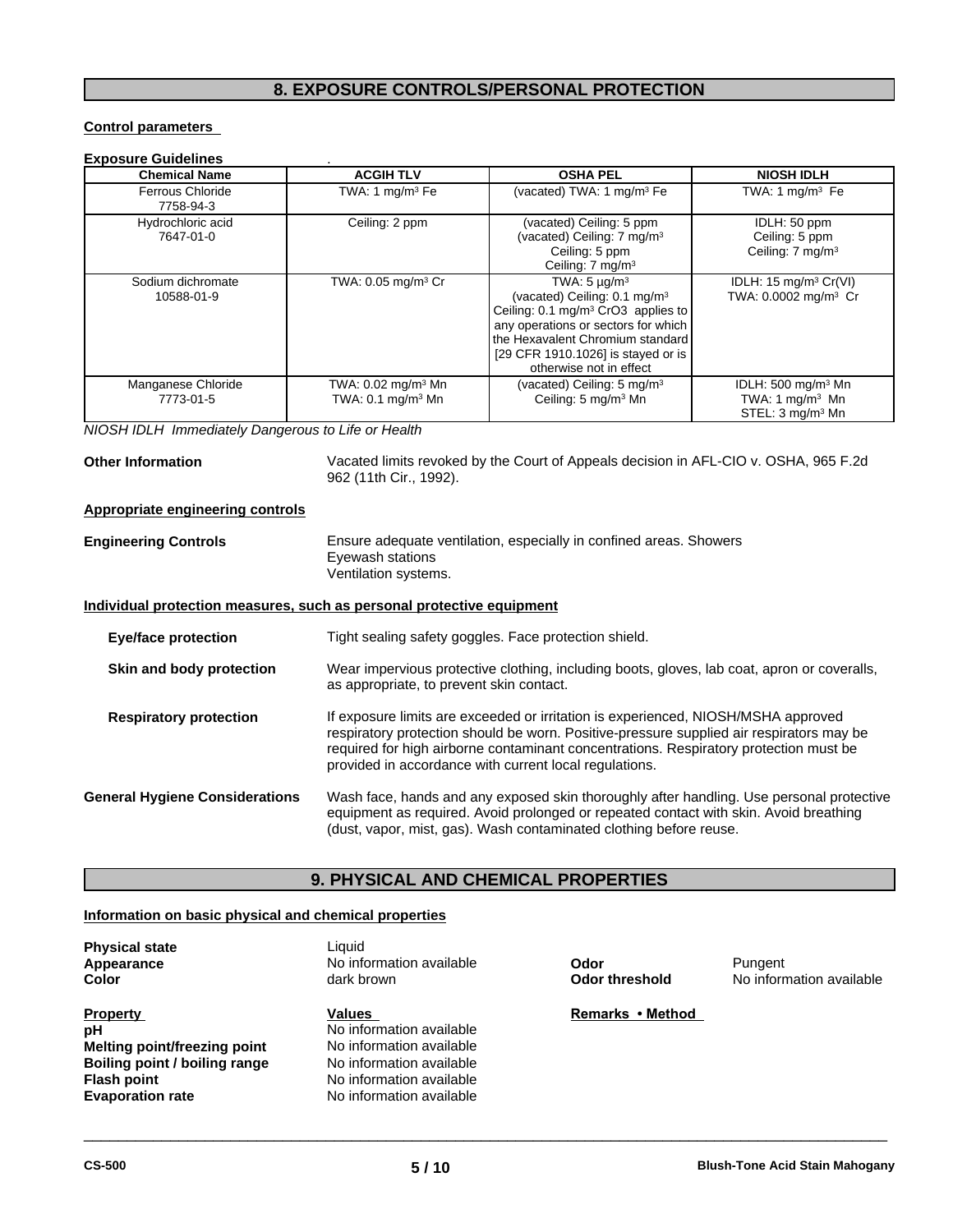| Flammability (solid, gas)<br><b>Flammability Limit in Air</b> | No information available |  |
|---------------------------------------------------------------|--------------------------|--|
| <b>Upper flammability limit:</b>                              | No information available |  |
| Lower flammability limit:                                     | No information available |  |
| Vapor pressure                                                | No information available |  |
| Vapor density                                                 | No information available |  |
| <b>Specific Gravity</b>                                       | No information available |  |
| <b>Water solubility</b>                                       | No information available |  |
| Solubility in other solvents                                  | No information available |  |
| <b>Partition coefficient</b>                                  | No information available |  |
| <b>Autoignition temperature</b>                               | No information available |  |
| <b>Decomposition temperature</b>                              | No information available |  |
| <b>Kinematic viscosity</b>                                    | No information available |  |
| <b>Dynamic viscosity</b>                                      | No information available |  |
| <b>Explosive properties</b>                                   | No information available |  |
| <b>Oxidizing properties</b>                                   | No information available |  |
| <b>Other Information</b>                                      |                          |  |
| Softening point                                               | No information available |  |
| <b>Molecular weight</b>                                       | No information available |  |
| <b>VOC Content (%)</b>                                        | No information available |  |
| <b>Density</b>                                                | No information available |  |
| <b>Bulk density</b>                                           | No information available |  |
|                                                               |                          |  |

# **10. STABILITY AND REACTIVITY**

# **Reactivity**

No data available

**Chemical stability** Stable under normal conditions.

#### **Possibility of Hazardous Reactions**

None under normal processing.

**Hazardous polymerization** Hazardous polymerization does not occur.

#### **Conditions to avoid**

Strong oxidizing agents. Storage near to reactive materials. To avoid thermal decomposition, do not overheat.

#### **Incompatible materials**

Strong oxidizing agents. Metals. Alkali.

#### **Hazardous Decomposition Products**

Chlorine. Thermal decomposition can lead to release of toxic/corrosive gases and vapors.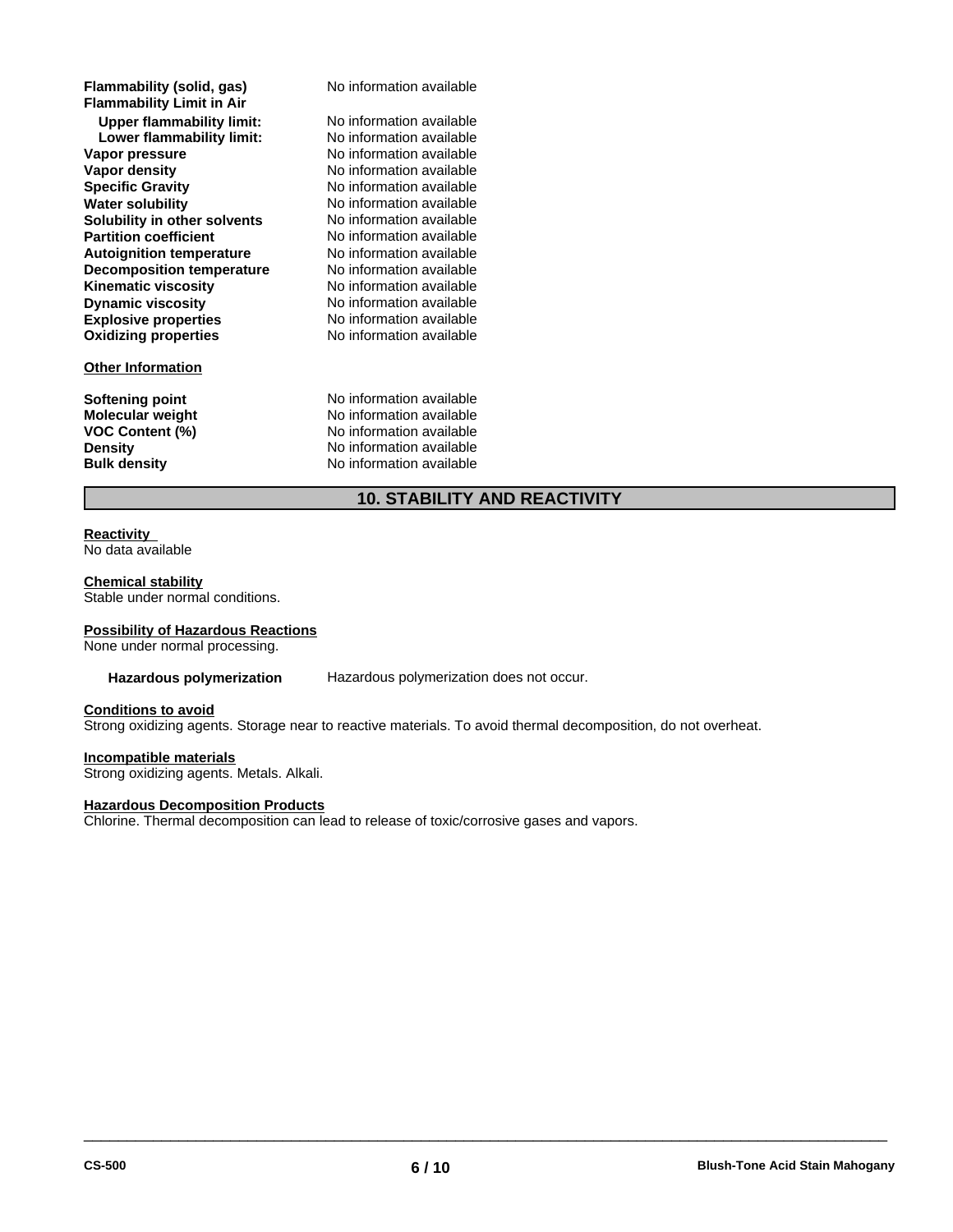# **11. TOXICOLOGICAL INFORMATION**

# **Information on likely routes of exposure**

| <b>Product Information</b> | No data available  |  |
|----------------------------|--------------------|--|
| <b>Inhalation</b>          | No data available. |  |
| Eye contact                | No data available. |  |
| <b>Skin Contact</b>        | No data available. |  |
| Ingestion                  | No data available. |  |

| <b>Chemical Name</b>              | Oral LD50           | Dermal LD50             | <b>Inhalation LC50</b>   |
|-----------------------------------|---------------------|-------------------------|--------------------------|
| Ferrous Chloride<br>17758-94-3    | $= 450$ mg/kg (Rat) |                         |                          |
| Hydrochloric acid<br>17647-01-0   | $= 700$ mg/kg (Rat) | $>$ 5010 mg/kg (Rabbit) | $= 3124$ ppm (Rat) 1 h   |
| Sodium dichromate<br>  10588-01-9 | $= 50$ mg/kg (Rat)  | $=$ 336 mg/kg (Rabbit)  | $= 0.124$ mg/L (Rat) 4 h |
| Manganese Chloride<br>  7773-01-5 | $= 250$ mg/kg (Rat) |                         |                          |

#### **Information on toxicological effects**

**Symptoms** No information available.

#### **Delayed and immediate effects as well as chronic effects from short and long-term exposure**

| <b>Sensitization</b>                                                                                                                                                                      | No information available.                                                                                                                |                                                                                                                      |            |             |  |
|-------------------------------------------------------------------------------------------------------------------------------------------------------------------------------------------|------------------------------------------------------------------------------------------------------------------------------------------|----------------------------------------------------------------------------------------------------------------------|------------|-------------|--|
| Germ cell mutagenicity                                                                                                                                                                    | No information available.                                                                                                                |                                                                                                                      |            |             |  |
| Carcinogenicity                                                                                                                                                                           | No information available.                                                                                                                |                                                                                                                      |            |             |  |
| <b>Chemical Name</b>                                                                                                                                                                      | <b>ACGIH</b>                                                                                                                             | <b>IARC</b>                                                                                                          | <b>NTP</b> | <b>OSHA</b> |  |
| Hydrochloric acid<br>7647-01-0                                                                                                                                                            |                                                                                                                                          | Group 3                                                                                                              |            |             |  |
| <b>Sodium dichromate</b><br>10588-01-9                                                                                                                                                    | A <sub>1</sub>                                                                                                                           | Group 1                                                                                                              | Known      | X           |  |
| A1 - Known Human Carcinogen<br>Group 1 - Carcinogenic to Humans<br>Not classifiable as a human carcinogen<br>NTP (National Toxicology Program)<br>Known - Known Carcinogen<br>X - Present | IARC (International Agency for Research on Cancer)<br>OSHA (Occupational Safety and Health Administration of the US Department of Labor) |                                                                                                                      |            |             |  |
| <b>Reproductive toxicity</b><br><b>STOT - single exposure</b><br><b>STOT - repeated exposure</b>                                                                                          | No information available.<br>No information available.<br>No information available.                                                      |                                                                                                                      |            |             |  |
| <b>Chronic toxicity</b>                                                                                                                                                                   |                                                                                                                                          | May cause adverse effects on the bone marrow and blood-forming system. May cause<br>adverse liver effects.           |            |             |  |
| <b>Target Organ Effects</b>                                                                                                                                                               |                                                                                                                                          | blood, Central nervous system, Eyes, Gastrointestinal tract (GI), kidney, liver, lungs,<br>Respiratory system, Skin. |            |             |  |
| <b>Aspiration hazard</b>                                                                                                                                                                  | No information available.                                                                                                                |                                                                                                                      |            |             |  |
| Numerical measures of toxicity - Product Information                                                                                                                                      |                                                                                                                                          |                                                                                                                      |            |             |  |

**The following values are calculated based on chapter 3.1 of the GHS document** .

| ATEmix (oral)                 | 1373 mg/kg  |
|-------------------------------|-------------|
| <b>ATEmix (dermal)</b>        | 32397 mg/kg |
| ATEmix (inhalation-gas)       | 28661 ma/l  |
| ATEmix (inhalation-dust/mist) | $1.8$ ma/l  |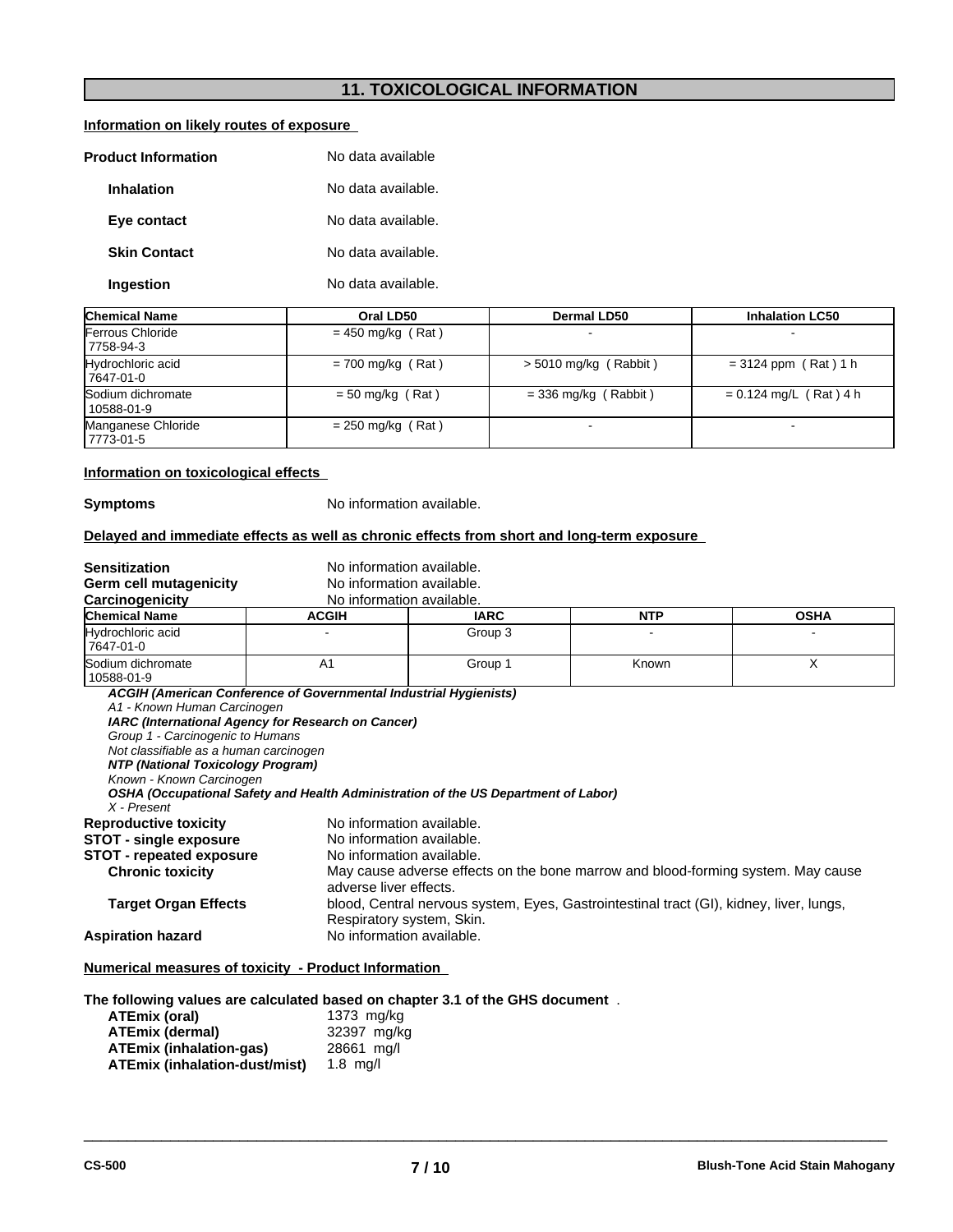# **12. ECOLOGICAL INFORMATION**

### **Ecotoxicity**

| <b>Chemical Name</b>    | Algae/aquatic plants | Fish                               | Crustacea                         |
|-------------------------|----------------------|------------------------------------|-----------------------------------|
| <b>Ferrous Chloride</b> |                      | 4: 96 h Morone saxatilis mg/L LC50 |                                   |
| 7758-94-3               |                      | static                             |                                   |
| Hydrochloric acid       |                      | 282: 96 h Gambusia affinis mg/L    |                                   |
| 7647-01-0               |                      | LC50 static                        |                                   |
| Sodium dichromate       |                      | 33.2: 96 h Pimephales promelas     | 0.098 - 0.129: 48 h Daphnia magna |
| 10588-01-9              |                      | mg/L LC50 flow-through 69: 96 h    | mg/L EC50 1.4: 24 h Daphnia       |
|                         |                      | Oncorhynchus mykiss mg/L LC50      | magna mg/L EC50                   |
|                         |                      | flow-through 213: 96 h Lepomis     |                                   |
|                         |                      | macrochirus mg/L LC50 static       |                                   |

1.6% of the mixture consists of components(s) of unknown hazards to the aquatic environment

#### **Persistence and degradability**

No information available.

#### **Bioaccumulation**

No information available.

**Other adverse effects** No information available

# **13. DISPOSAL CONSIDERATIONS**

#### **Waste treatment methods**

**Disposal of wastes** Should not be released into the environment. Disposal should be in accordance with applicable regional, national and local laws and regulations.

**Contaminated packaging Do not reuse container.** 

| <b>Chemical Name</b> | California Hazardous Waste Status |
|----------------------|-----------------------------------|
| Sodium dichromate    | Toxic                             |
| 10588-01-9           | Corrosive                         |
|                      | lanitable                         |
| Manganese Chloride   | Toxic                             |
| 7773-01-5            |                                   |

# **14. TRANSPORT INFORMATION**

**DOT** 

| - -<br>UN/ID no.     | UN3264                                               |
|----------------------|------------------------------------------------------|
| Proper shipping name | Corrosive liquid, NOS, (Hydrochloric Acid, Solution) |
| <b>Hazard Class</b>  |                                                      |
| <b>Packing Group</b> | Ш                                                    |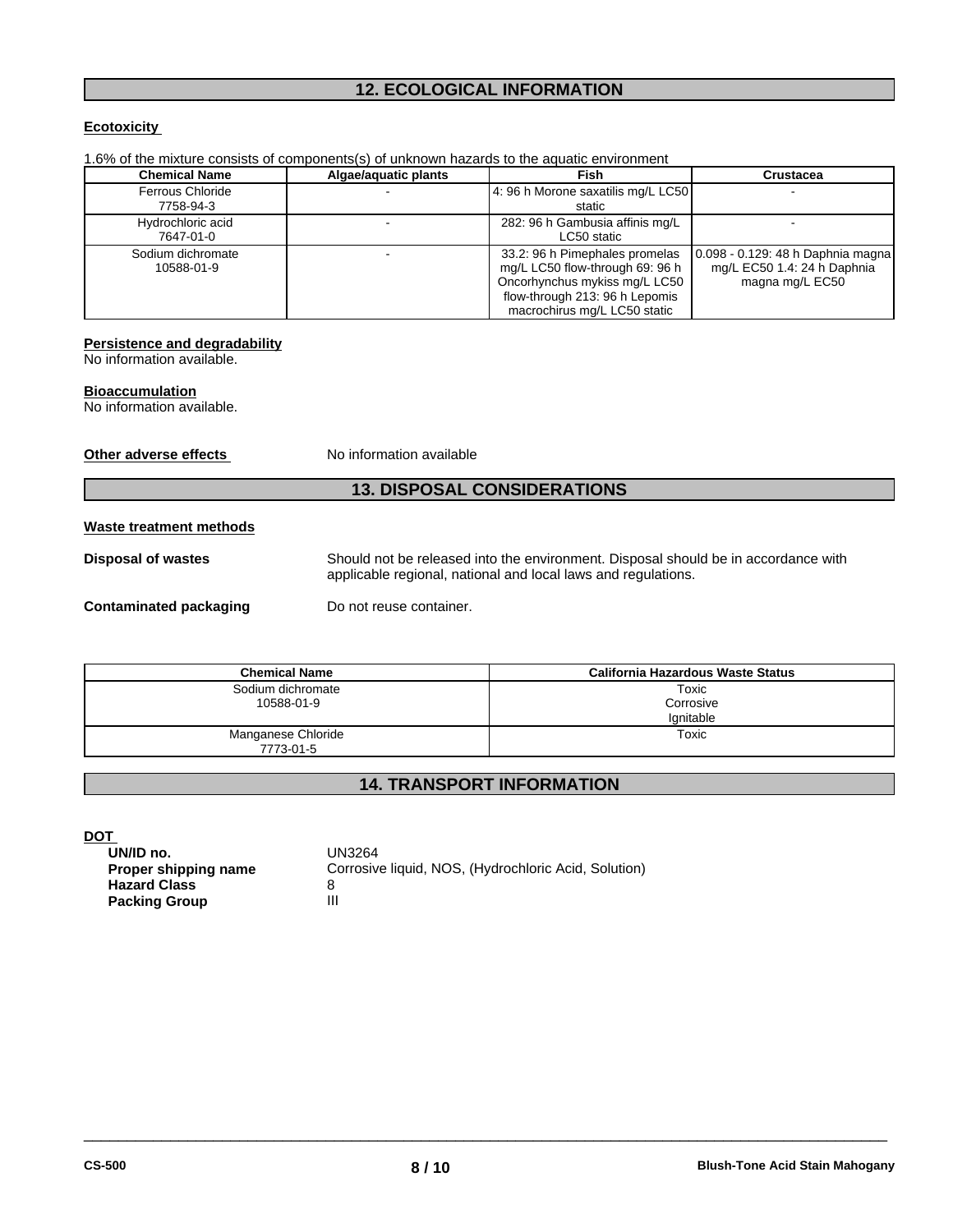# **15. REGULATORY INFORMATION**

# **International Inventories TSCA** Complies<br> **DSL/NDSL** Complies

| <b>EINECS/ELINCS</b> | Complies |
|----------------------|----------|
| <b>ENCS</b>          | Complies |
| <b>IECSC</b>         | Complies |
| <b>KECL</b>          | Complies |
| <b>PICCS</b>         | Complies |
| <b>AICS</b>          | Complies |

#### **Legend:**

**TSCA** - United States Toxic Substances Control Act Section 8(b) Inventory

**DSL/NDSL** - Canadian Domestic Substances List/Non-Domestic Substances List

**Complies** 

**EINECS/ELINCS** - European Inventory of Existing Chemical Substances/European List of Notified Chemical Substances

**ENCS** - Japan Existing and New Chemical Substances

**IECSC** - China Inventory of Existing Chemical Substances

**KECL** - Korean Existing and Evaluated Chemical Substances

**PICCS** - Philippines Inventory of Chemicals and Chemical Substances

**AICS** - Australian Inventory of Chemical Substances

#### **US Federal Regulations**

#### **SARA 313**

Section 313 of Title III of the Superfund Amendments and Reauthorization Act of 1986 (SARA). This product contains a chemical or chemicals which are subject to the reporting requirements of the Act and Title 40 of the Code of Federal Regulations, Part 372

| <b>Chemical Name</b>                                                                                            | <b>SARA 313 - Threshold Values %</b> |
|-----------------------------------------------------------------------------------------------------------------|--------------------------------------|
| Hydrochloric acid - 7647-01-0                                                                                   | l .U                                 |
| Sodium dichromate - 10588-01-9                                                                                  |                                      |
| Manganese Chloride - 7773-01-5                                                                                  | .0                                   |
| <b>SARA 311/312 Hazard Categories</b>                                                                           |                                      |
| the contract of the contract of the contract of the contract of the contract of the contract of the contract of | $\ddot{\phantom{1}}$                 |

| Yes |  |
|-----|--|
| N٥  |  |
| No  |  |
| No  |  |
| N٥  |  |
|     |  |

#### **CWA (Clean Water Act)**

| <b>Chemical Name</b>            | <b>CWA - Reportable</b><br>Quantities | <b>CWA - Toxic Pollutants</b> | <b>CWA - Priority Pollutants</b> | <b>CWA - Hazardous</b><br><b>Substances</b> |
|---------------------------------|---------------------------------------|-------------------------------|----------------------------------|---------------------------------------------|
| Ferrous Chloride<br>7758-94-3   | 100 <sub>lb</sub>                     |                               |                                  |                                             |
| Hydrochloric acid<br>7647-01-0  | 5000 lb                               |                               |                                  |                                             |
| Sodium dichromate<br>10588-01-9 | 10 <sub>lb</sub>                      |                               |                                  | $\lambda$                                   |

### **CERCLA**

| <b>Chemical Name</b> | <b>Hazardous Substances RQs</b> | <b>CERCLA/SARA RQ</b> | <b>Reportable Quantity (RQ)</b> |
|----------------------|---------------------------------|-----------------------|---------------------------------|
| Ferrous Chloride     | 100 lb                          |                       | RQ 100 lb final RQ              |
| 7758-94-3            |                                 |                       | RQ 45.4 kg final RQ             |
| Hydrochloric acid    | 5000 lb                         | 5000 lb               | RQ 5000 lb final RQ             |
| 7647-01-0            |                                 |                       | RQ 2270 kg final RQ             |
| Sodium dichromate    | 10 lb                           |                       | RQ 10 lb final RQ               |
| 10588-01-9           |                                 |                       | RQ 4.54 kg final RQ             |

 $\overline{\phantom{a}}$  ,  $\overline{\phantom{a}}$  ,  $\overline{\phantom{a}}$  ,  $\overline{\phantom{a}}$  ,  $\overline{\phantom{a}}$  ,  $\overline{\phantom{a}}$  ,  $\overline{\phantom{a}}$  ,  $\overline{\phantom{a}}$  ,  $\overline{\phantom{a}}$  ,  $\overline{\phantom{a}}$  ,  $\overline{\phantom{a}}$  ,  $\overline{\phantom{a}}$  ,  $\overline{\phantom{a}}$  ,  $\overline{\phantom{a}}$  ,  $\overline{\phantom{a}}$  ,  $\overline{\phantom{a}}$ 

#### **US State Regulations**

#### **California Proposition 65**

This product contains the following Proposition 65 chemicals